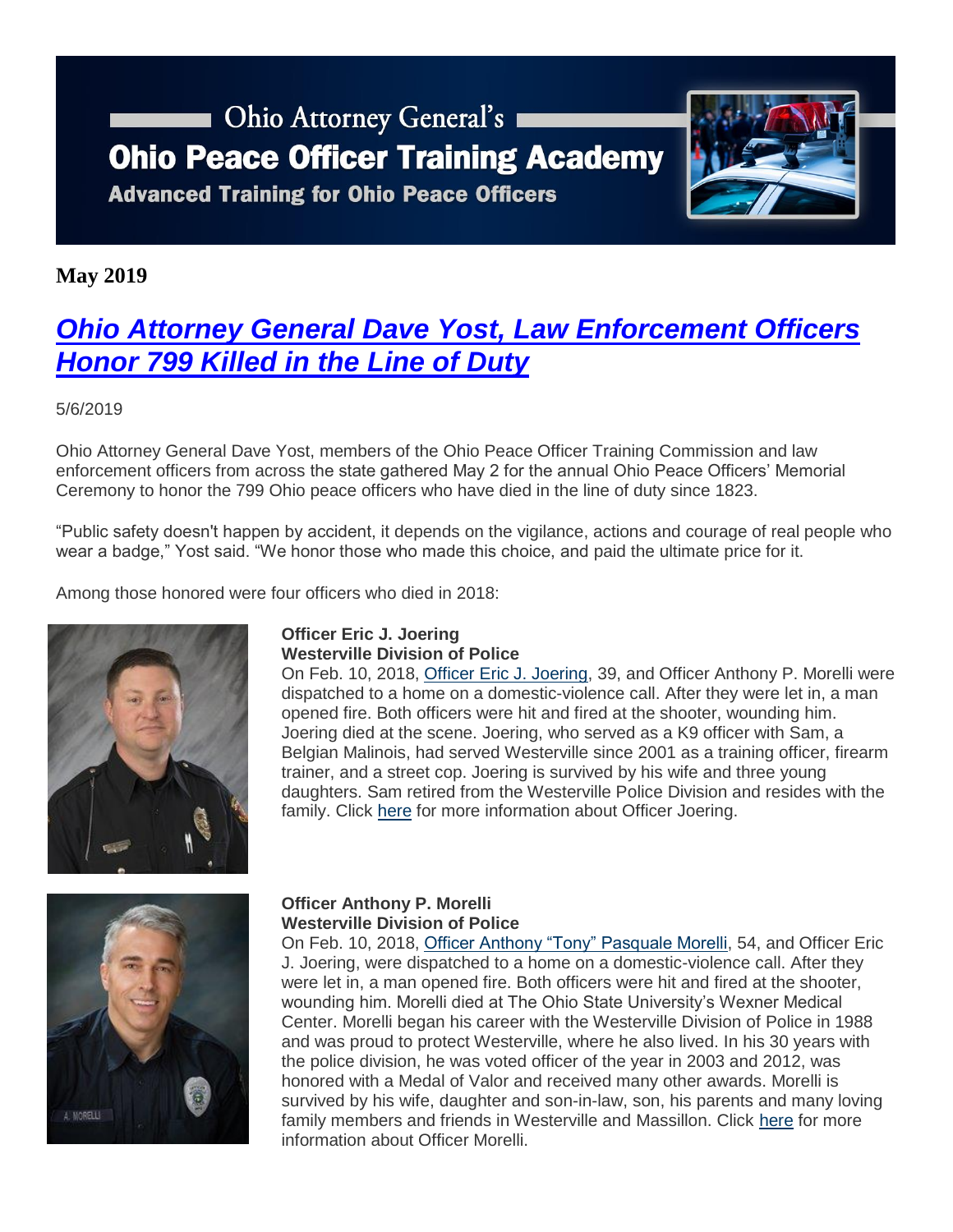

### **Officer Mathew J. Mazany Mentor Police Department**

On June 24, 2018, [Officer Mathew J. Mazany,](https://www.ohioattorneygeneral.gov/Images/OPOTA/Mathew-J-Mazany.aspx) 41, arrived to assist a Mentor Police Officer who had pulled over a person wanted in another jurisdiction. As he approached the vehicle, he was struck by another vehicle. Officer Mazany served the Mentor Police Department for 14 years, was honored with the department's Exceptional Service Award and received many accolades from Mentor residents for his professionalism and compassion. Mazany is survived by his wife and son, father, and many loving family members and friends. Click [here](https://www.ohioattorneygeneral.gov/Files/Briefing-Room/News-Releases/OPOTA/2019-Memorial/2019-Memorial-Ceremony-Mazany.aspx) for more information about Officer Mazany.



#### **Officer Vu X. Nguyen Cleveland Division of Police**

On July 2, 2018, [Officer Vu X. Nguyen,](https://www.ohioattorneygeneral.gov/Images/OPOTA/Vu-X-Nguyen.aspx) 50, collapsed in 90-degree heat during a canine-officer training exercise. He passed away on July 6 at Cleveland Clinic. A 20-year veteran of the Cleveland Police Department, Officer Nguyen was a popular officer, with commendations in his file including a Medal of Heroism and a special thanks from the FBI's Joint Terrorism Task Force. He is survived by his wife and two children, and, as one of 14 siblings, a large extended family across the country. Click [here](https://www.ohioattorneygeneral.gov/Files/Briefing-Room/News-Releases/OPOTA/2019-Memorial/2019-Memorial-Ceremony-Nguyen.aspx) for more information about Officer Nguyen.

Also honored were four officers who were nominated for historical induction to the memorial after their departments discovered that the officers had made the ultimate sacrifice for their communities in the past.

- **Deputy Sheriff George W. Rockwell | Logan County Sheriff's Office**
- **Chief Deputy Martin L. Myers | Tuscarawas County Sheriff's Office**
- **Officer Clark Teeple | Napolean Police Department**
- **Special Officer Joseph B. Mumford | East Liverpool Police Department**

Click [here](https://www.ohioattorneygeneral.gov/Files/Briefing-Room/News-Releases/OPOTA/2019-Memorial/2019-Memorial-Ceremony-Program-Historical.aspx) for more information about these officers.

A moment of silence was held for Colerain Township Police Officer Dale Woods and Clermont County Sheriff's Deputy William Brewer, who gave their lives in the line of duty earlier this year. In keeping with Ohio Peace Officers' Memorial Ceremony tradition, Officer Woods and Deputy Brewer will receive full honors during the 2020 ceremony.

Law enforcement agencies from Butler, Cuyahoga, Fayette, Franklin, Hamilton, Lake, Lucas, Madison, Montgomery, Richland, Shelby and Summit counties were among those that participated in the ceremony.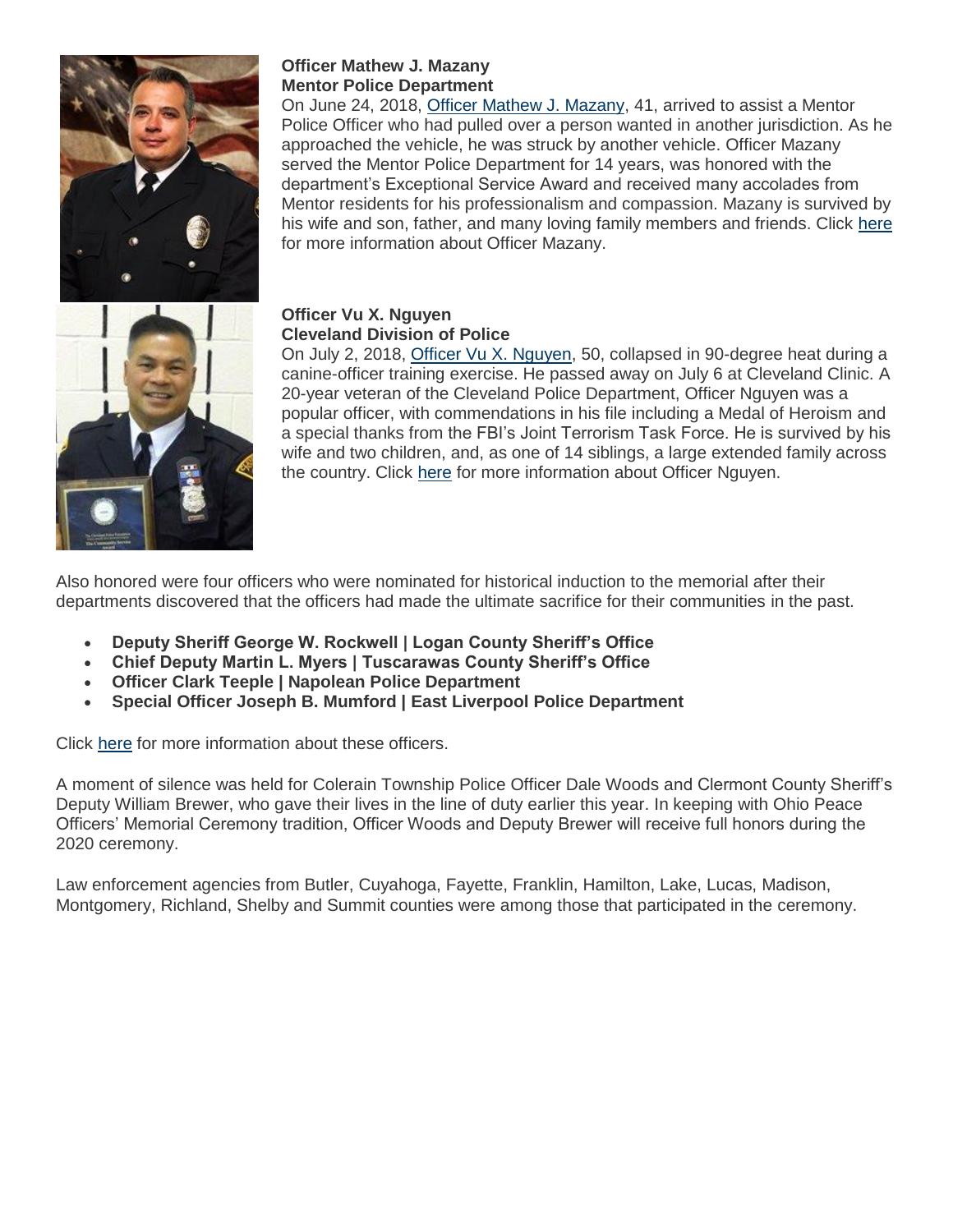# *[Precision Immobilization Technique Refresher](https://www.ohioattorneygeneral.gov/Media/Newsletters/Ohio-Peace-Officer-Training-Academy-email-newslett/May-2019/Precision-Immobilization-Technique-Refresher)*

5/6/2019

**Hosted by:** The Ohio Peace Officers Training Academy

**When:** July 16, 2019 Aug. 12, 2019 Sept. 16, 2019

**Cost:** \$125 per individual

**Where:** OPOTA Training Center 1960 U.S. Route 42 SW London, OH 43140

#### **Course Information:**

Every year, officers engage in pursuits. The Precision Immobilization Technique, or PIT, is a way that allows officers to decide when and where to end a pursuit. Officers with the ability to perform this trained technique can have a huge benefit to departments and citizens in that jurisdiction. It is also a skill that can be lost if it is not used.

This one-day class will provide officers who have already completed PIT training, either through OPOTA or another agency, with an update and refresher of their PIT skills. Many officers were trained in a Ford Crown Victoria but are now driving different platforms in which they have never had the opportunity to practice or perform a PIT. This refresher course will feature Ford Police Interceptor Utility vehicles and Dodge Chargers that are equipped with training bumpers so that officers are able to practice in a vehicle more closely resembling what they drive now. The course will use exercises that officers may not have seen before that work on specific skills, as well as ample PIT opportunities on the OPOTA track, providing a more realistic experience. Driving basics (hand placement, eye placement, braking and acceleration) will be covered and practiced as well in conjunction with the practical exercises.

This course will be driving intensive and classroom time will be minimal.

**Prerequisites:** All participants must be PIT certified in order to attend this course.

**For more information:** Please contact OPOTA registration at 740-845-2700 or 800-346-7682.